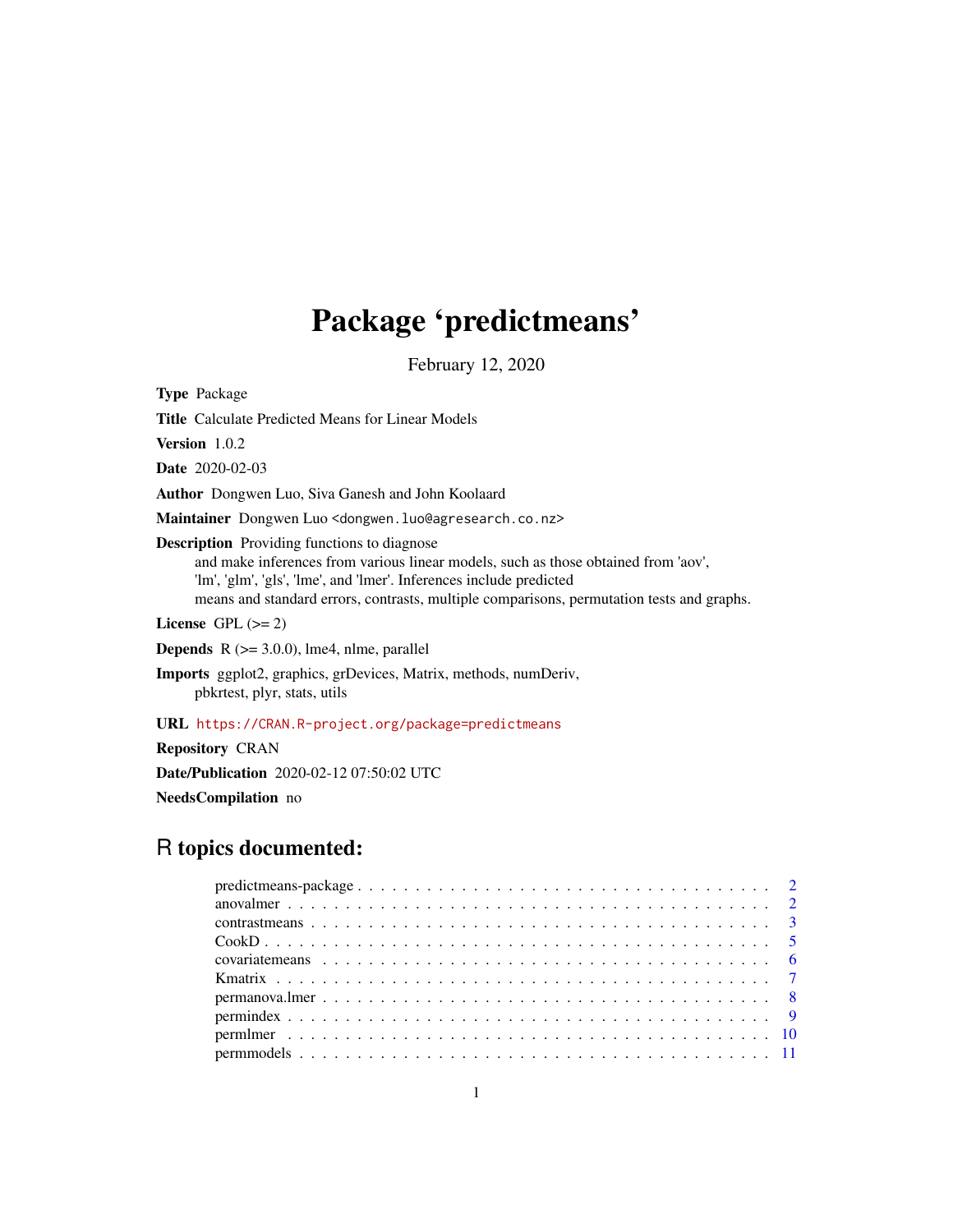#### <span id="page-1-0"></span>2 anovalmer and  $\alpha$  and  $\alpha$  and  $\alpha$  and  $\alpha$  anovalmer and  $\alpha$  anovalmer and  $\alpha$  anovalmer

| Index |  |  |  |  |  |  |  |  |  |  |  |  |  |  |  |  |  | 19 |
|-------|--|--|--|--|--|--|--|--|--|--|--|--|--|--|--|--|--|----|
|       |  |  |  |  |  |  |  |  |  |  |  |  |  |  |  |  |  |    |
|       |  |  |  |  |  |  |  |  |  |  |  |  |  |  |  |  |  |    |
|       |  |  |  |  |  |  |  |  |  |  |  |  |  |  |  |  |  |    |
|       |  |  |  |  |  |  |  |  |  |  |  |  |  |  |  |  |  |    |

predictmeans-package *Calculate Predicted Means for Linear Models*

#### Description

This package provides functions to diagnose and make inferences from various linear models, such as those obtained from 'aov', 'lm', 'glm', 'gls', 'lme', and 'lmer'. Inferences include predicted means and standard errors, contrasts, multiple comparisons, permutation tests and graphs.

#### Details

| Package: | predictmeans |
|----------|--------------|
| Type:    | Package      |
| Version: | 1.0.1        |
| Date:    | 2018-08-23   |
| License: | $GPL (=2)$   |

#### Author(s)

Dongwen Luo, Siva Ganesh and John Koolaard

Maintainer: Dongwen Luo <dongwen.luo@agresearch.co.nz>

## References

Welham, S., Cullis, B., Gogel, B., Gilmour, A., & Thompson, R. (2004), *Prediction in linear mixed models*, Australian and New Zealand Journal of Statistics, 46(3), 325-347.

anovalmer *ANOVA of a Linear Mixed Effects Model produced by l*lmer *function*

#### Description

This function provides ANOVA of a linear mixed effects model for lmer object with model terms' denominate degree of freedom estimated by Kenward-Roger method.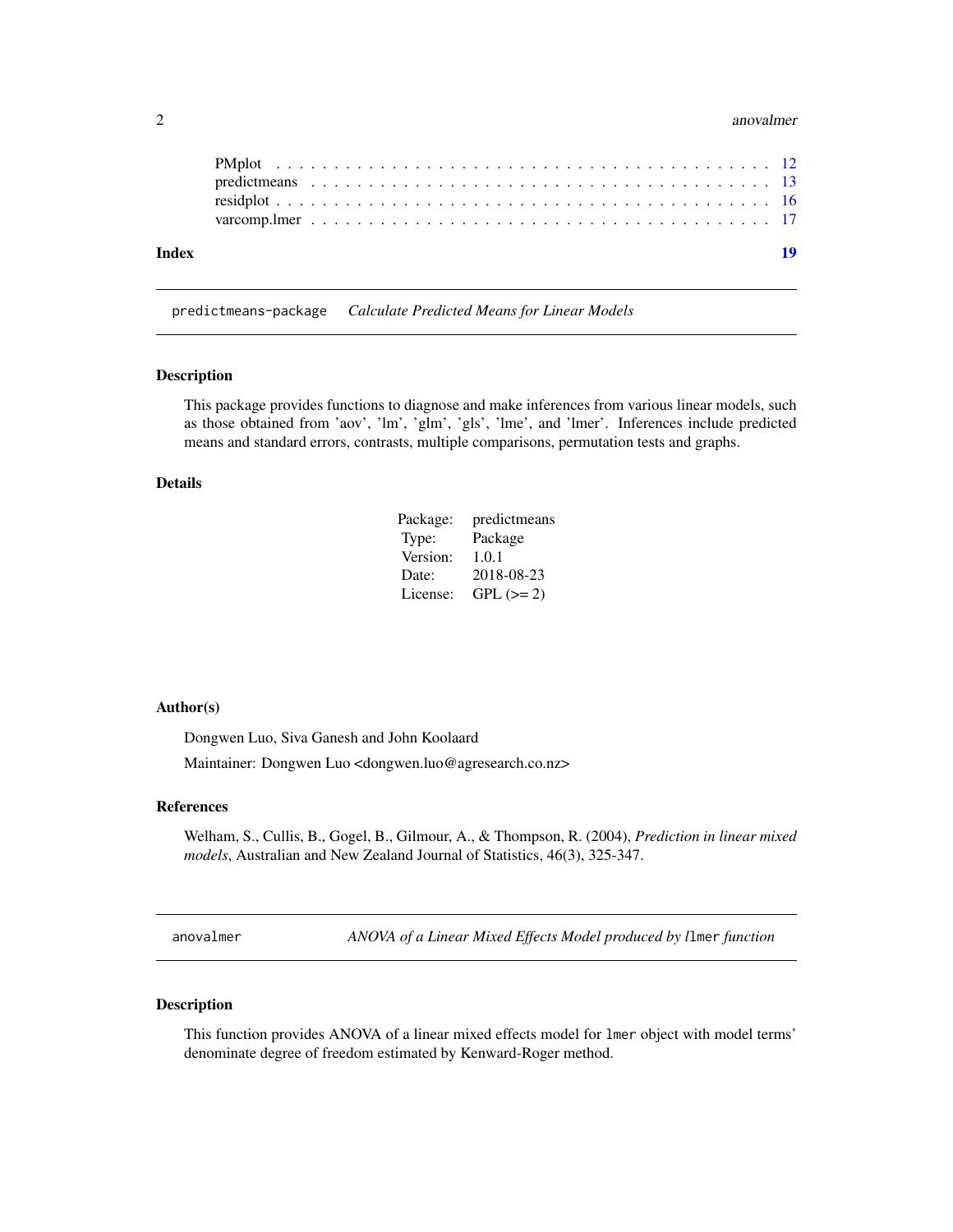## <span id="page-2-0"></span>contrastmeans 3

## Usage

```
anovalmer(model, DDf=NULL)
```
## Arguments

| model | Model object returned by lmer.                               |
|-------|--------------------------------------------------------------|
| DDf   | Model terms' denominate degree of freedom specified by user. |

## Value

ANOVA table.

## Author(s)

Dongwen Luo, Siva Ganesh and John Koolaard

## Examples

```
## Not run for simplifying process of submiting pkg to CRAN
library(predictmeans)
Oats$nitro <- factor(Oats$nitro)
fm <- lmer(yield ~ nitro*Variety+(1|Block/Variety), data=Oats)
anovalmer(fm)
```
contrastmeans *Linear Contrast Tests for a Linear Model*

## Description

Performs t-tests (or permuted t-tests) of specified contrasts for linear models obtained from functions aov, lm, glm, gls, lme, or lmer.

## Usage

```
contrastmeans(model, modelterm, ctrmatrix, ctrnames=NULL, adj="none", Df, permlist)
```

| model     | Model object returned by aov, 1m, g1m, g1s, 1me, and 1mer.                                                                                                                                     |
|-----------|------------------------------------------------------------------------------------------------------------------------------------------------------------------------------------------------|
| modelterm | Name (in "quotes") for indicating which factor term's contrast to be calculated.<br>The model term must be given exactly as it appears in the printed model, e.g.<br>" $A$ " or " $A$ : $B$ ". |
| ctrmatrix | A specified contrast matrix. If ctrmatrix is missing, the programe will ask user<br>to enter it.                                                                                               |
| ctrnames  | Names of the specified contrasts, e.g. c("A vs D", "C vs B", )                                                                                                                                 |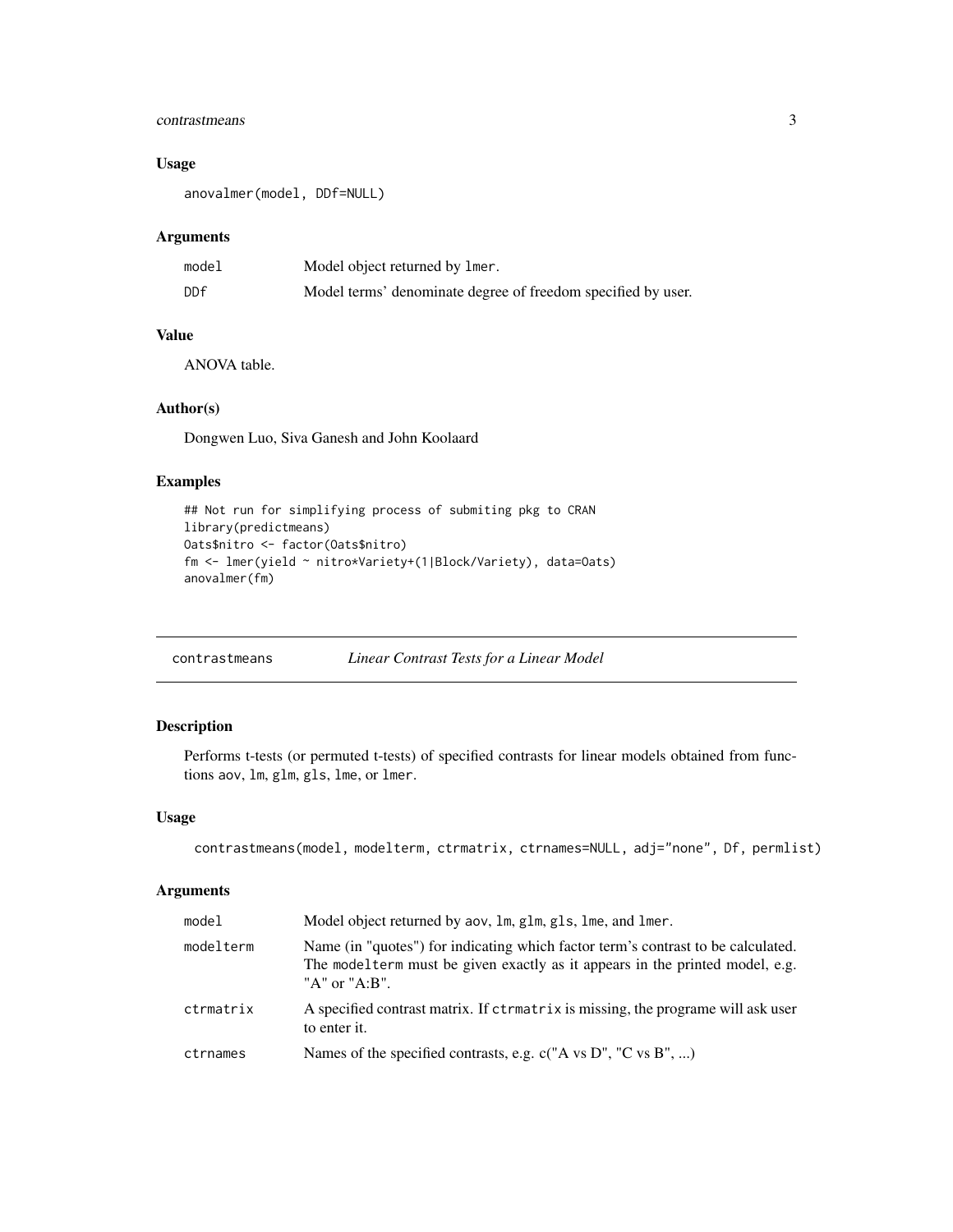| adj      | Name (in "quote") for indicating a method for adjusting p-values of pairwise<br>comparisons. The choices are "none", "tukey", "holm", "hochberg", "hommel",<br>"bonferroni", "BH", "BY" and "fdr". The default method is "none". |
|----------|----------------------------------------------------------------------------------------------------------------------------------------------------------------------------------------------------------------------------------|
| Df       | A denominator degree of freedom for modelterm. (For glmer models the Df<br>needs to be specified, while for the other models, Df is obtained from the fitted<br>model automatically).                                            |
| permlist | A model parameter list containing nsimparameters produced by the function<br>permmodels. When permlist != NULL, the option Df will be non-functional.<br>This is a key option for the permutation test.                          |

There are two components in the output which are

| Table | A table showing t-test results for the specified linear contrasts. |
|-------|--------------------------------------------------------------------|
|       | A contrast matrix.                                                 |

#### Author(s)

Dongwen Luo, Siva Ganesh and John Koolaard

#### References

Torsten Hothorn, Frank Bretz and Peter Westfall (2008), *Simultaneous Inference in General Parametric Models. Biometrical*, Journal 50(3), 346–363.

## Examples

```
library(predictmeans)
# ftable(xtabs(yield ~ Block+Variety+nitro, data=Oats))
Oats$nitro <- factor(Oats$nitro)
fm <- lme(yield ~ nitro*Variety, random=~1|Block/Variety, data=Oats)
# library(lme4)
# fm <- lmer(yield ~ nitro*Variety+(1|Block/Variety), data=Oats)
## Not run:
## The contrast has a contrast matrix as follows:
# 0:Golden Rain 0:Marvellous 0:Victory
#[1,] -1 0 1
#[2,] 0 0 1
# 0.2:Golden Rain 0.2:Marvellous 0.2:Victory
#[1,] 0 0 0
#[2,] 0 0 0
# 0.4:Golden Rain 0.4:Marvellous 0.4:Victory
#[1,] 0 0 0
#[2, 1 0 -1 0
# 0.6:Golden Rain 0.6:Marvellous 0.6:Victory
#[1,] 0 0 0
#[2,] 0 0 0
```
# 1. Enter above contrast matrix into a pop up window, then close the window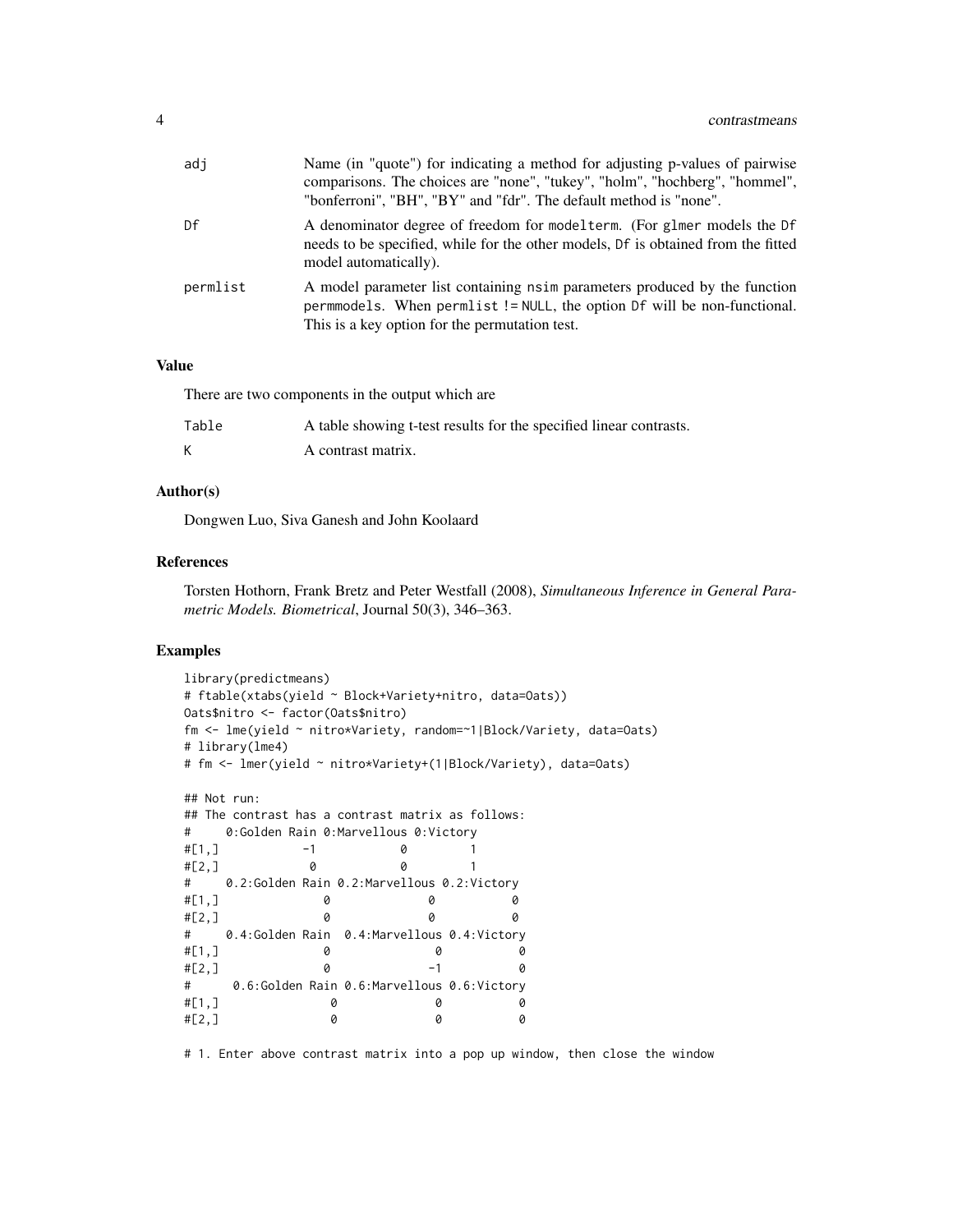#### <span id="page-4-0"></span> $\mathbf{CookD}$  5

```
# contrastmeans(fm, "nitro:Variety")
# 2. Construct the contrast matrix directly
cm <- rbind(c(-1, 0, 1, 0, 0, 0, 0, 0, 0, 0, 0, 0),
            c(0, 0, 1, 0, 0, 0, 0, -1, 0, 0, 0, 0))contrastmeans(fm, "nitro:Variety", ctrmatrix=cm)
```
CookD *Calculates and plots Cook's distances for a Linear (Mixed) Model*

#### Description

This function produces Cook's distance plots for a linear model obtained from functions aov, lm, glm, gls, lme, or lmer.

#### Usage

```
CookD(model, group=NULL, plot=TRUE, idn=3, newwd=TRUE)
```
## Arguments

| model | Model object returned by aov, 1m, g1m, g1s, 1me, and 1mer.                                                                                                                                                                      |
|-------|---------------------------------------------------------------------------------------------------------------------------------------------------------------------------------------------------------------------------------|
| group | Name (in "quotes") for indicating how observations are deleted for Cook's dis-<br>tance calculation. If group!=NULL then deletions will be along levels of group<br>variable, otherwise, will be along individual observations. |
| plot  | A logical variable; if it is true, a plot of Cook's distance will be presented. The<br>default is TRUE.                                                                                                                         |
| idn   | An integer indicating the number of top Cook's distances to be labelled in the<br>plot. The default value is 3.                                                                                                                 |
| newwd | A logical variable to indicate whether to print graph in a new window. The<br>default value is TRUE.                                                                                                                            |

## Author(s)

Dongwen Luo, Siva Ganesh and John Koolaard

## Examples

```
library(predictmeans)
Oats$nitro <- factor(Oats$nitro)
fm <- lme(yield ~ nitro*Variety, random=~1|Block/Variety, data=Oats)
# library(lme4)
# fm <- lmer(yield ~ nitro*Variety+(1|Block/Variety), data=Oats)
CookD(fm)
```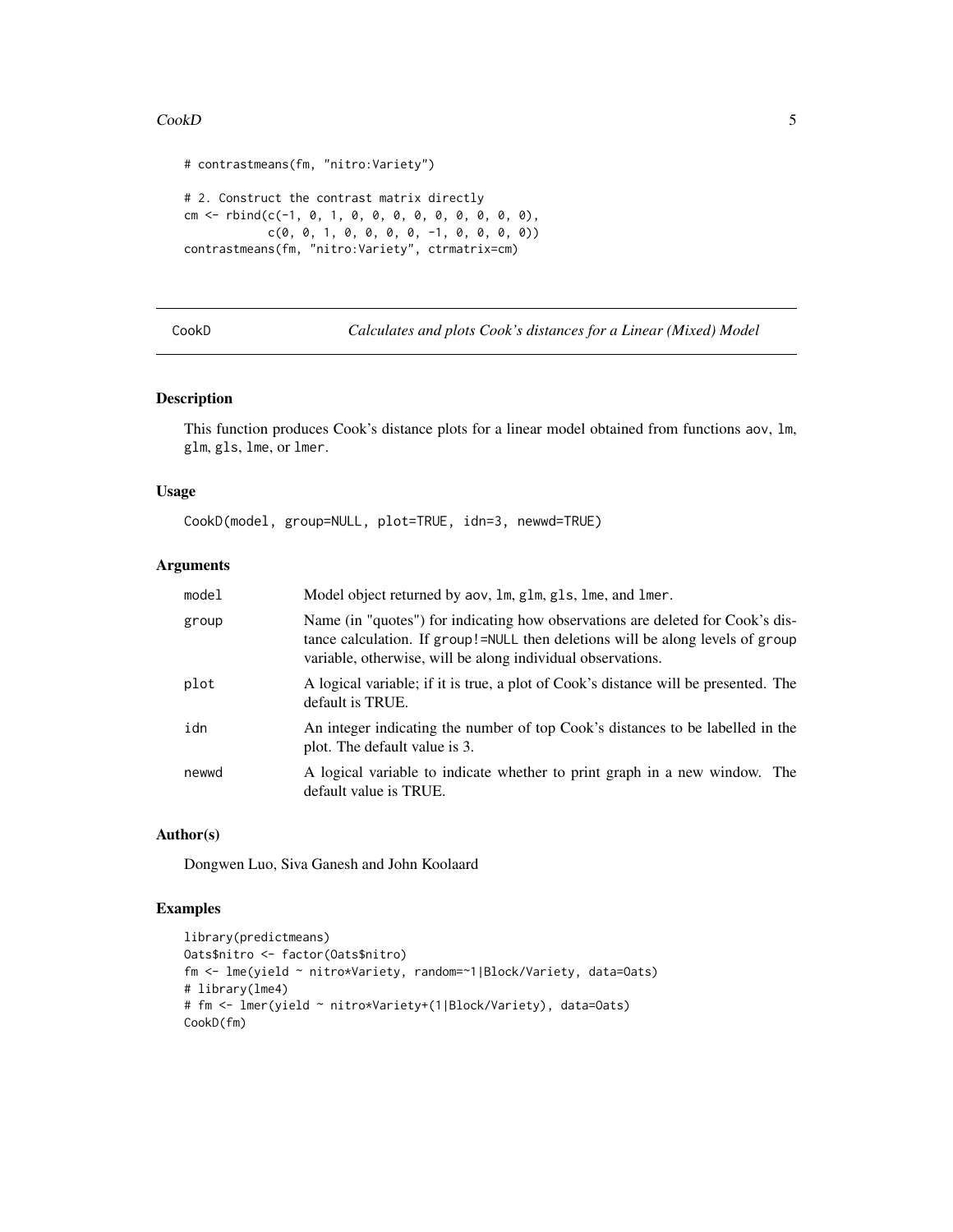<span id="page-5-0"></span>

## Description

This function obtains predicted means with graph for a new set of covariate values.

## Usage

```
covariatemeans(model, modelterm=NULL, covariate, as.is=FALSE, covariateV=NULL,
level=0.05, Df=NULL, trans=NULL, transOff=0, responsen=NULL, trellis=TRUE,
plotord=NULL, mtitle=NULL, ci=TRUE, point=TRUE, jitterv=0, newwd=TRUE)
```

| model      | Model object returned by aov, lm, glm, gls, lme, and lmer.                                                                                                                                                                                                                                                                                               |
|------------|----------------------------------------------------------------------------------------------------------------------------------------------------------------------------------------------------------------------------------------------------------------------------------------------------------------------------------------------------------|
| modelterm  | Name (in "quotes") for indicating which factor term's predicted mean to be cal-<br>culated. The model term must be given exactly as it appears in the printed model,<br>e.g. "A" or "A:B".                                                                                                                                                               |
| covariate  | Name (in "quotes") of one the covariate variables in the model.                                                                                                                                                                                                                                                                                          |
| as.is      | A logic value to specify wheather or not using original covariate values, the<br>default is FALSE.                                                                                                                                                                                                                                                       |
| covariateV | A numeric vector when as is FALSE, then covariate means will produce the<br>result for covariate at value of covariateV.                                                                                                                                                                                                                                 |
| level      | A significant level for calculating confident interval. The default value is 0.05.                                                                                                                                                                                                                                                                       |
| Df         | A degree of freedom for calculating CI of predicted means (you can manually<br>specified Df here). For the above models, Df is obtained from the function<br>automatically.                                                                                                                                                                              |
| trans      | A function object for calculating the back transformed means, e.g. trans=exp.                                                                                                                                                                                                                                                                            |
| trans0ff   | When you use trans= $exp(x+1)$ , then trans0ff=1, the default is 0.                                                                                                                                                                                                                                                                                      |
| responsen  | Name (in "quotes") of the back transformed response variable in the model.                                                                                                                                                                                                                                                                               |
| trellis    | A logical variable. If set to TRUE (default), a trellis plots of predicted means<br>with CI will be drawn.                                                                                                                                                                                                                                               |
| plotord    | A numeric vector specifying the order of plotting for two or three way interac-<br>tion (e.g. plotord = $c(2,1,3)$ will put the second variable in modelterm on<br>the X axis, the first variable as the grouping variable, and the third one as the<br>panel variable). The defaults are $c(1,2)$ and $c(1,2,3)$ for two and three way<br>interactions. |
| mtitle     | The main title in the graph.                                                                                                                                                                                                                                                                                                                             |
| ci         | A logical variable to indicate whether to print confidence interval. The default<br>value is TRUE.                                                                                                                                                                                                                                                       |
| point      | A logical variable to indicate whether to print raw data points. The default value<br>is TRUE.                                                                                                                                                                                                                                                           |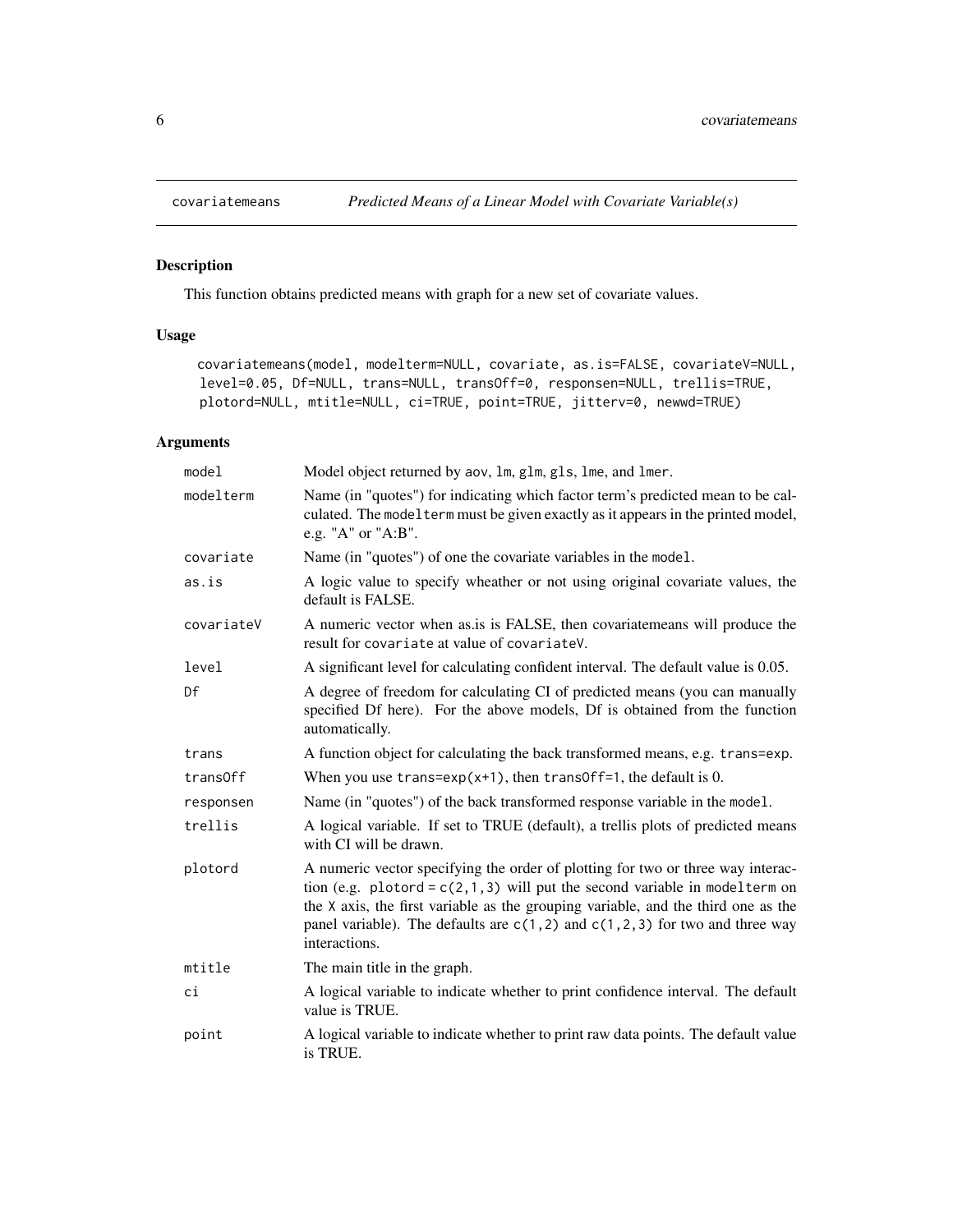#### <span id="page-6-0"></span>Kmatrix 2008 and 2008 and 2008 and 2008 and 2008 and 2008 and 2008 and 2008 and 2008 and 2008 and 2008 and 200

| jitterv | A degree of jitter in x and y direction in the graph. The default is zero.                           |  |
|---------|------------------------------------------------------------------------------------------------------|--|
| newwd   | A logical variable to indicate whether to print graph in a new window. The<br>default value is TRUE. |  |

## Value

Predicted Means

A table of predicted means.

## Author(s)

Dongwen Luo, Siva Ganesh and John Koolaard

#### Examples

```
library(predictmeans)
 data(Oats, package="nlme")
 fm <- lme(yield ~ nitro*Variety, random=~1|Block/Variety, data=Oats)
# library(lme4)
# fm <- lmer(yield ~ nitro*Variety+(1|Block/Variety), data=Oats)
 covariatemeans(fm, "Variety", covariate="nitro")
 covariatemeans(fm, "Variety", covariate="nitro", as.is=TRUE)$data
 covariatemeans(fm, "Variety", covariate="nitro", covariateV=seq(0, 0.6, 0.1))$data
```
Kmatrix *Matrix of Coefficients in a Linear Model*

## Description

This function obtains a matrix of coefficients for parametric models such as aov, lm, glm, gls, lme, and lmer.

#### Usage

```
Kmatrix(model, modelterm, covariate=NULL, as.is=FALSE, covariateV=NULL, prtnum=FALSE)
```

| model     | Model object returned by aov, 1m, g1m, g1s, 1me, and 1mer.                                                                                                                                                  |
|-----------|-------------------------------------------------------------------------------------------------------------------------------------------------------------------------------------------------------------|
| modelterm | Name (in "quotes") for indicating which model term's predicted mean to be<br>calculated. The model term must be given exactly as it appears in the printed<br>model, e.g. " $A$ " or " $A:B$ ".             |
| covariate | A numerical vector to specify values of covariates for calculating predicted<br>means, default values are the means of the associated covariates. It also can<br>be the name of one covariate in the model. |
| as.is     | A logic value to specify wheather or not using original covariate values, the<br>default is FALSE.                                                                                                          |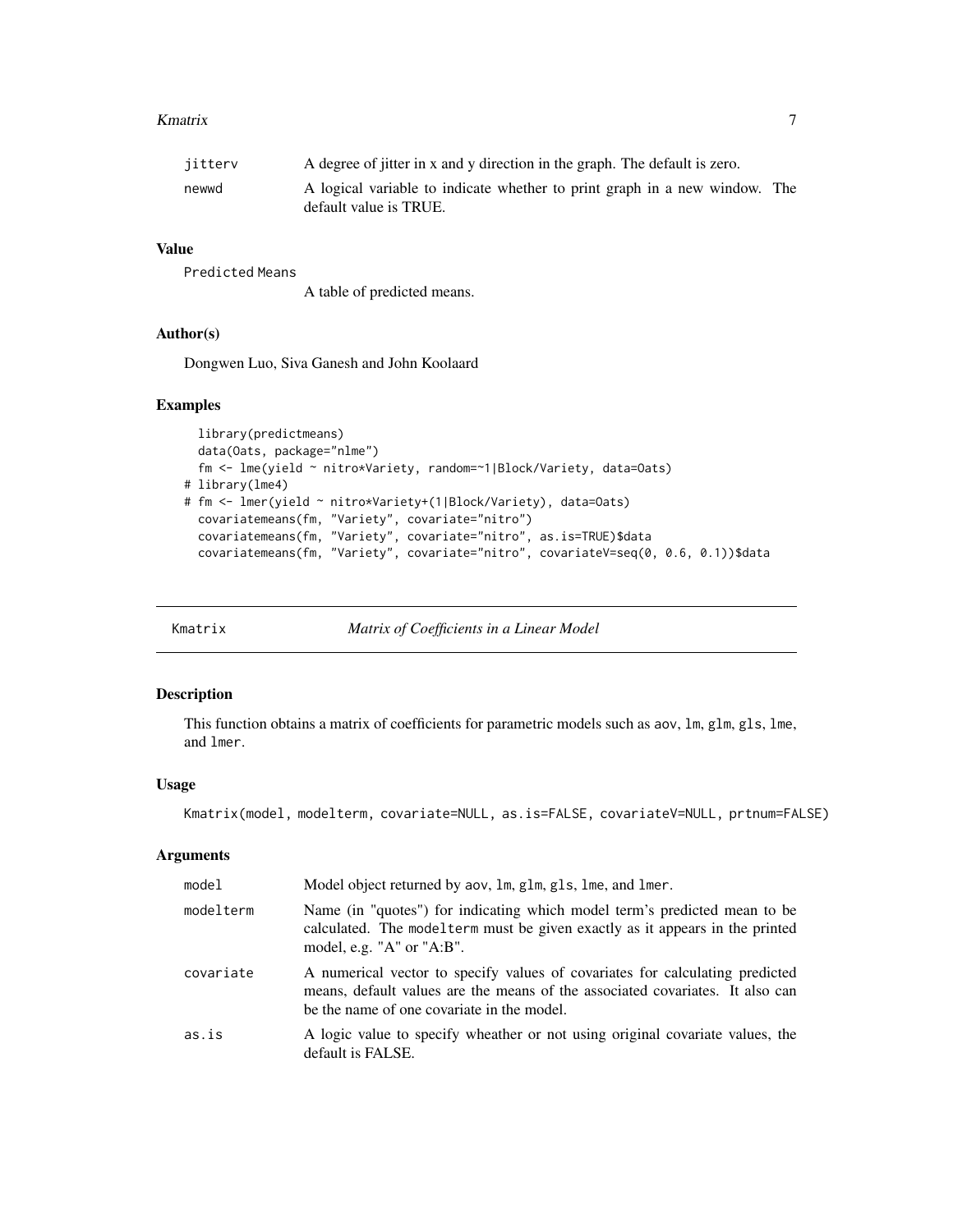<span id="page-7-0"></span>

| covariateV | A numeric vector when as, is is FALSE and covariate is name of one covari-<br>ate in the model, then covariate means will produce the result for covariate at<br>value of covariateV. |
|------------|---------------------------------------------------------------------------------------------------------------------------------------------------------------------------------------|
| prtnum     | An option for printing covariate info on the screen or not. The default is FALSE.                                                                                                     |

| K        | Coefficients matrix                                 |
|----------|-----------------------------------------------------|
| fctnames | A model frame contains factor(s) info in the model. |
| response | The name of response variable in the model.         |

## Author(s)

This function heavily depends on the codes from package "lsmeans".

#### References

Welham, S., Cullis, B., Gogel, B., Gilmour, A., & Thompson, R. (2004), *Prediction in linear mixed models*, Australian and New Zealand Journal of Statistics, 46(3), 325-347.

#### Examples

```
library(predictmeans)
 data(Oats, package="nlme")
# fm <- lmer(yield ~ nitro*Variety+(1|Block/Variety), data=Oats)
 fm <- lme(yield ~ nitro*Variety, random=~1|Block/Variety, data=Oats)
 Kmatrix(fm, "Variety", prtnum=TRUE)$K
  Kmatrix(fm, "Variety", 0.5, prtnum=TRUE)$K
  Kmatrix(fm, "Variety", "nitro")$K
  Kmatrix(fm, "Variety", "nitro", as.is=TRUE)$K
  Kmatrix(fm, "Variety", "nitro", covariateV=seq(0, 0.6, 0.1))$K
```
permanova.lmer *Permutation ANOVA for* lmer *Model*

## Description

This function provides permutation ANOVA for lmer model.

#### Usage

```
permanova.lmer(model, nperm = 999, ncore=3, drop=TRUE, ...)
```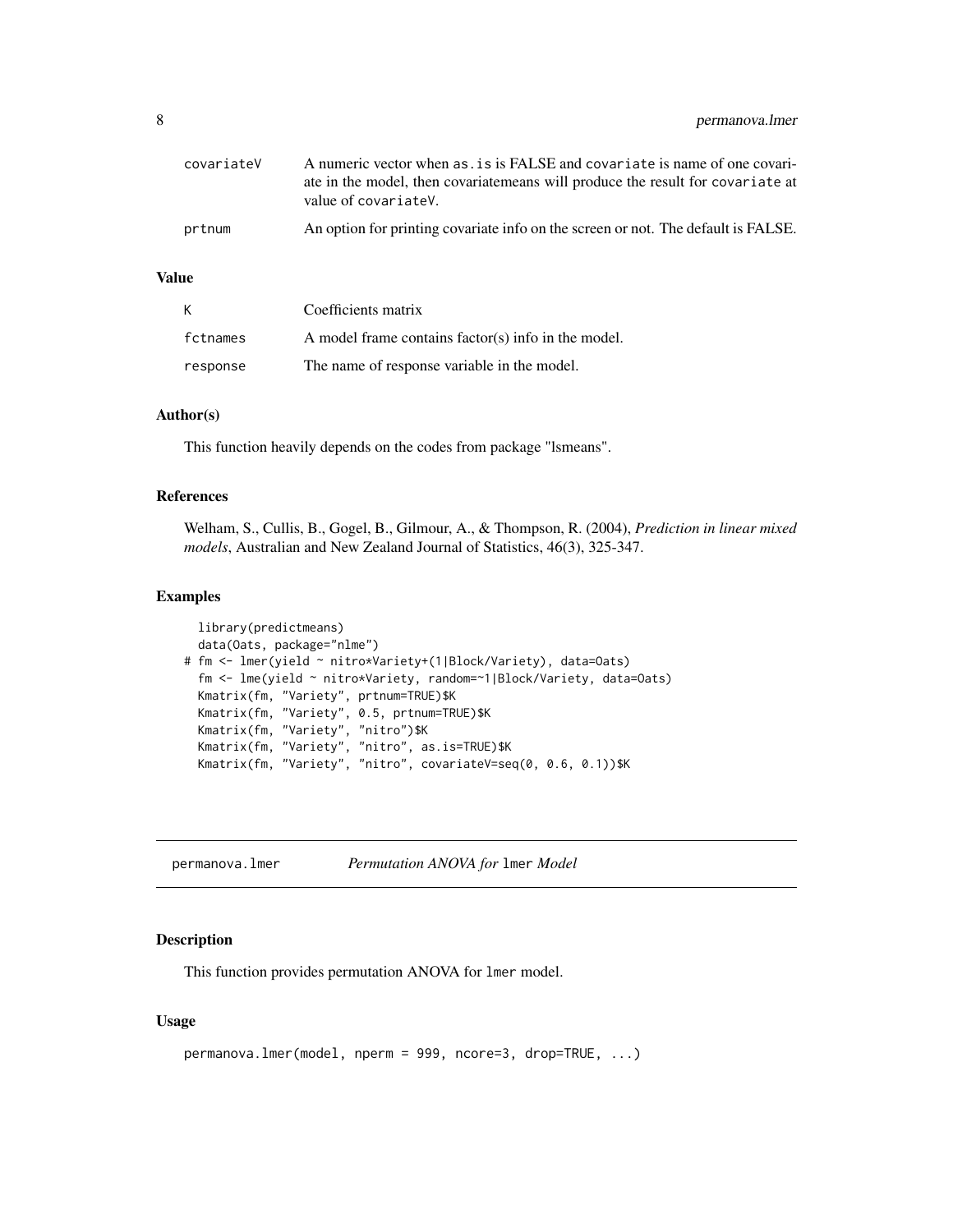## <span id="page-8-0"></span>permindex 9

## Arguments

| model                   | Model object returned by lmer.                                                                     |
|-------------------------|----------------------------------------------------------------------------------------------------|
| nperm                   | Number of permutation, the default value is 999.                                                   |
| ncore                   | Number of core for parallel computing, the default value is 3.                                     |
| drop                    | Drop or add model term sequentially, the default value is TRUE.                                    |
| $\cdot$ $\cdot$ $\cdot$ | Use to setup option: seed – Specify a random number generator seed, for repro-<br>ducible results. |

## Value

Permutation ANOVA table.

## Author(s)

Dongwen Luo, Siva Ganesh and John Koolaard

#### Examples

```
library(predictmeans)
Oats$nitro <- factor(Oats$nitro)
fm <- lmer(yield ~ nitro*Variety+(1|Block/Variety), data=Oats)
## Permutation Test for model terms
# permanova.lmer(fm)
# permanova.lmer(fm, drop=FALSE)
## Compare to F test
# fm0 <- lme(yield ~ nitro*Variety, random=~1|Block/Variety, data=Oats)
# anova(fm0)
```
permindex *Permutation Index*

## Description

This function obtains permutation index for a dataset.

#### Usage

```
permindex(data, block=NULL, group=NULL, nsim=4999)
```

| data  | Data object used in the model fitting.                  |
|-------|---------------------------------------------------------|
| block | Name (in "quotes") for the blocking factor in the data. |
| group | Name (in "quotes") for the group factor in the data.    |
| nsim  | The number of permutations. The default is 4999.        |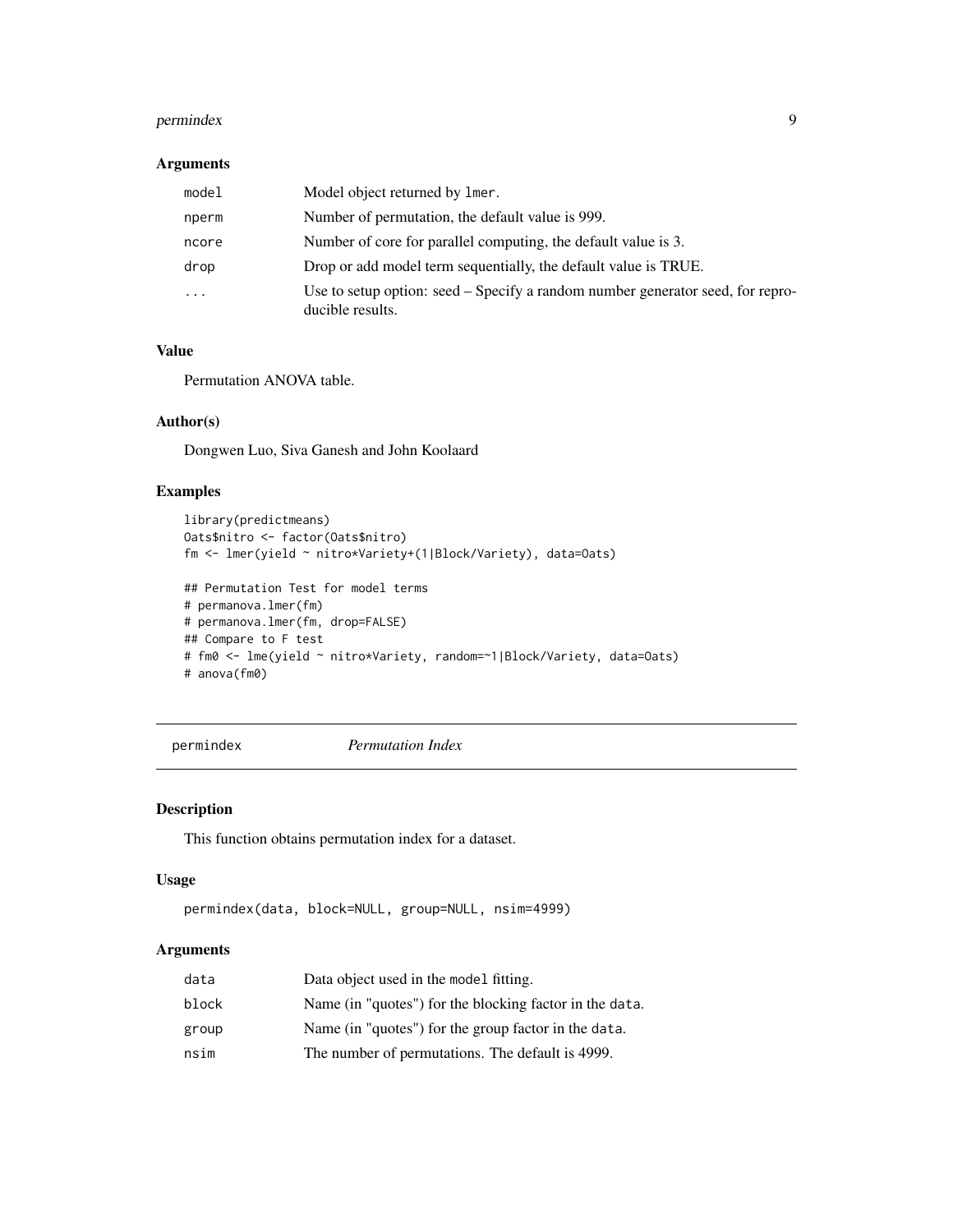<span id="page-9-0"></span>A matrix has 'nsim' columns of permuted index.

## Author(s)

Dongwen Luo, Siva Ganesh and John Koolaard

## Examples

```
library(predictmeans)
block <- rep(1:3, each=12)
group \leq rep(rep(1:3, each=4), 3)
data <- data.frame(block, group)
cbind(data, permindex(data, block="block", group="group", nsim=5))
                      # Permute group as a whole within each block first,
                      # then permute obs within each group.
cbind(data, permindex(data, block="block", nsim=5))
                      # Permute obs within each block only.
cbind(data, permindex(data, group="group", nsim=5))
                      # Permute groups as a whole block first,
                      # then permute obs within each group.
cbind(data, permindex(data, nsim=5)) # Free permutation.
```
permlmer *Permutation Test of random or fixed effects for* lmer *model.*

#### Description

This function provides permutation tests for the terms in a linear mixed model of lmer.

#### Usage

permlmer(lmer0, lmer1, nperm = 999, ncore=3, plot=FALSE, seed)

#### Arguments

| $l$ mer $\theta$ | lmer model under H0, note that lmer0 model must nest within lmer1 model. |
|------------------|--------------------------------------------------------------------------|
| $l$ mer1         | lmer model under H1, note that lmer0 model must nest within lmer1 model. |
| nperm            | Number of permutation, the default value is 999.                         |
| ncore            | Number of core for parallel computing, the default value is 3.           |
| plot             | Plot permutation distribution or not, the default value is FALSE.        |
| seed             | Specify a random number generator seed, for reproducible results.        |

## Value

Permutation p-value.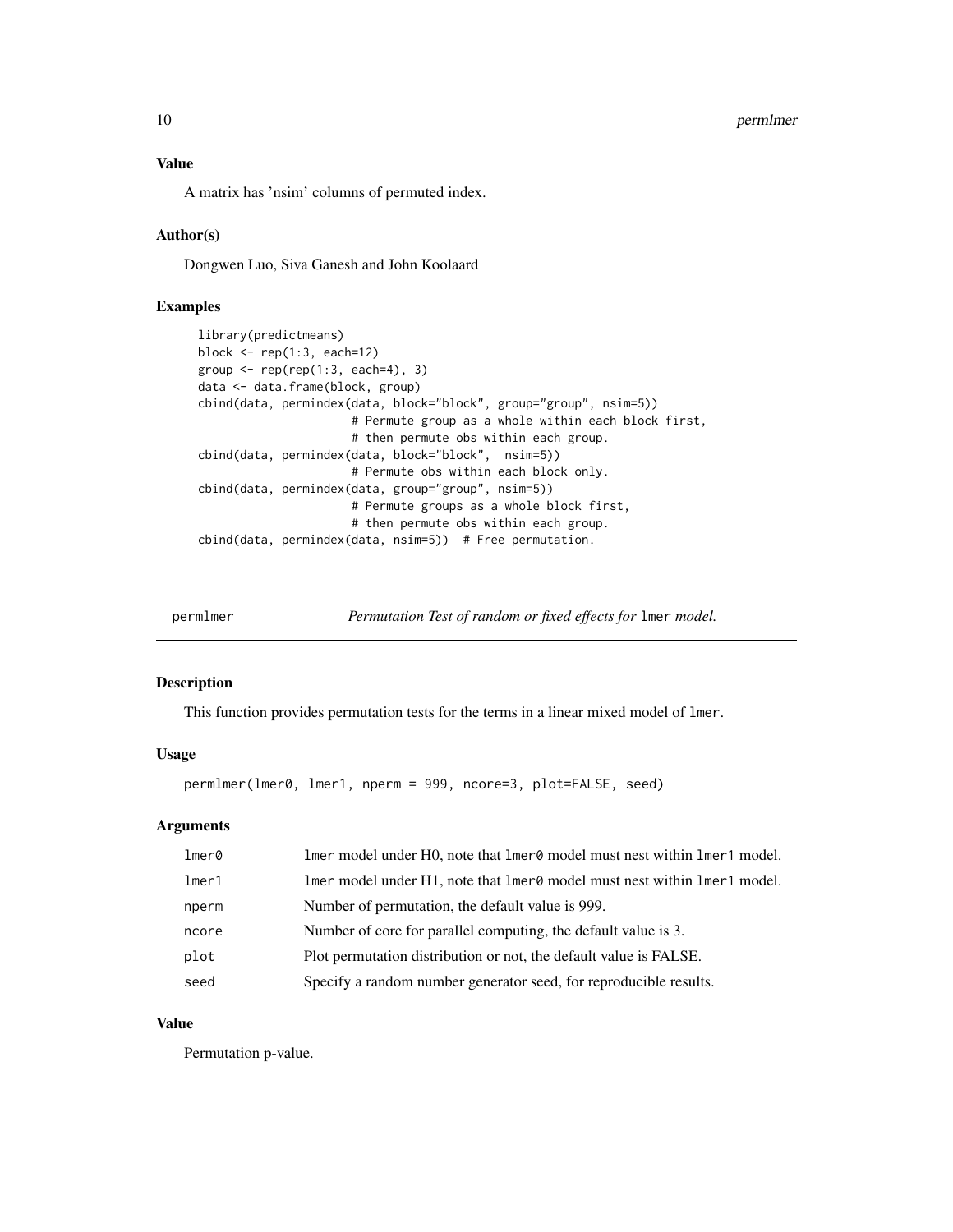## <span id="page-10-0"></span>permmodels and the set of the set of the set of the set of the set of the set of the set of the set of the set of the set of the set of the set of the set of the set of the set of the set of the set of the set of the set o

#### Author(s)

Dongwen Luo, Siva Ganesh and John Koolaard

#### References

Oliver E. Lee and Thomas M. Braun (2012), *Permutation Tests for Random Effects in Linear Mixed Models. Biometrics*, Journal 68(2).

## Examples

```
# library(predictmeans)
## Test random effects
# fm1 <- lmer(Reaction ~ Days + (Days | Subject), sleepstudy)
# fm2 <- lmer(Reaction ~ Days + (Days || Subject), sleepstudy)
# fm3 <- update(fm1, . ~ . - (Days | Subject) + (1 | Subject))
# anova(fm1, fm2, fm3)
# permlmer(fm3, fm2)
# permlmer(fm2, fm1)
## Test fixed effects
# Oats$nitro <- factor(Oats$nitro)
# fm0 <- lmer(yield ~ nitro+Variety+(1|Block/Variety), data=Oats)
# fm <- lmer(yield ~ nitro*Variety+(1|Block/Variety), data=Oats)
# permlmer(fm0, fm)
```

```
permmodels Permutation Test of Linear Model
```
## Description

This function provides permutation t-tests for coefficients of (fixed) effects and permutation F-tests for the terms in a linear model such as aov, lm, glm, gls, lme, and lmer.

#### Usage

```
permmodels(model, data, block=NULL, group=NULL, covariate=NULL, nsim=4999, check=FALSE,
  exact=FALSE, fo=NULL, prt=TRUE)
```

| model     | Model object returned by aov, 1m, g1m, g1s, 1me, and 1mer.          |
|-----------|---------------------------------------------------------------------|
| data      | Data object used in the model fitting.                              |
| block     | Name (in "quotes") for the blocking factor in the data.             |
| group     | Name (in "quotes") for the group factor in the data.                |
| covariate | $Name(s)$ (in "quotes") for the covariate variable(s) in the model. |
| nsim      | The number of permutations. The default is 4999.                    |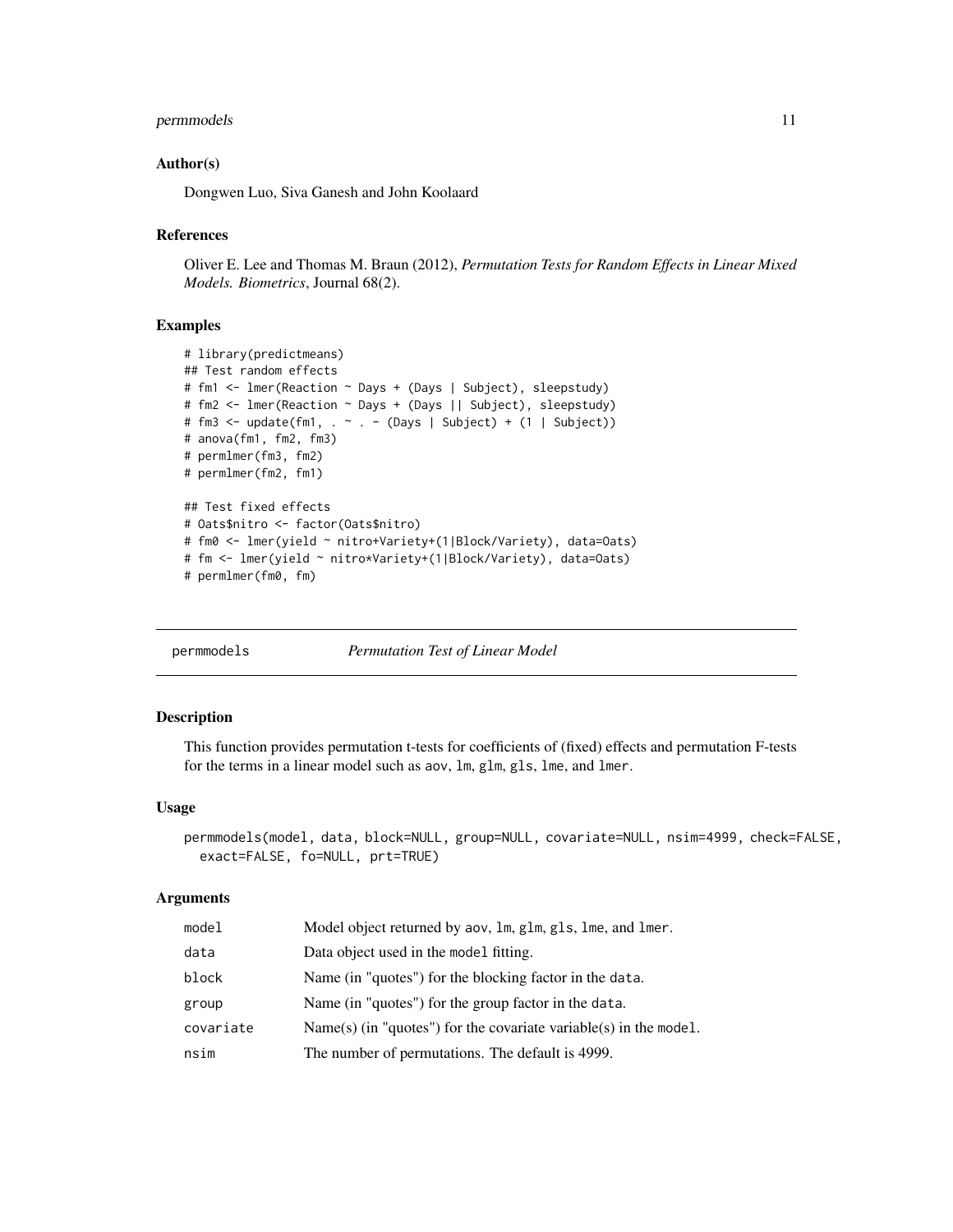<span id="page-11-0"></span>

| check | a logical variable to indicate whether or not you want to check permutation<br>results, the default is FALSE.                                                 |
|-------|---------------------------------------------------------------------------------------------------------------------------------------------------------------|
| exact | A logical variable to indicate whether or not exact no. of permutations will be<br>used (applicable only to free the permutation case). The default is FALSE. |
| fo    | A model formula used in the model; fo!=NULL when the formula is specified by<br>function formula.                                                             |
| prt   | A logical variable to indicate whether or not to print output on the screen. The<br>default is TRUE.                                                          |

The function produces permutation t-test table for coefficients of (fixed) effects, permutation ANOVA table for model terms and a model parameter list permlist, a list containing nsim=4999 times permutation refitted model parameters which are used in functions predictmeans and contrastmeans.

#### Author(s)

Dongwen Luo, Siva Ganesh and John Koolaard

#### Examples

```
## Not run for simplifying process of submiting pkg to CRAN
#library(predictmeans)
#Oats$nitro <- factor(Oats$nitro)
#fm <- lme(yield ~ nitro*Variety, random=~1|Block/Variety, data=Oats)
## library(lme4)
## fm <- lmer(yield ~ nitro*Variety+(1|Block/Variety), data=Oats)
#
## Permutation Test for model terms
#system.time(
# permlme <- permmodels(model=fm, data=Oats, block="Block", group="Variety", nsim=999)
#)
#
## Permutation Test for multiple comparisons
#predictmeans(model=fm, modelterm="nitro:Variety", atvar="Variety", adj="BH",
# permlist=permlme, plot=FALSE)
#
## Permutation Test for specified contrasts
#cm <- rbind(c(-1, 0, 1, 0, 0, 0, 0, 0, 0, 0, 0, 0),
# c(0, 0, 1, 0, 0, 0, 0, -1, 0, 0, 0, 0))
#contrastmeans(model=fm, modelterm="nitro:Variety", ctrmatrix=cm, permlist=permlme)
```
PMplot *Level Plot of a Matrix of p-values.*

#### **Description**

Creates a plot of p-values of pairwise comparisons.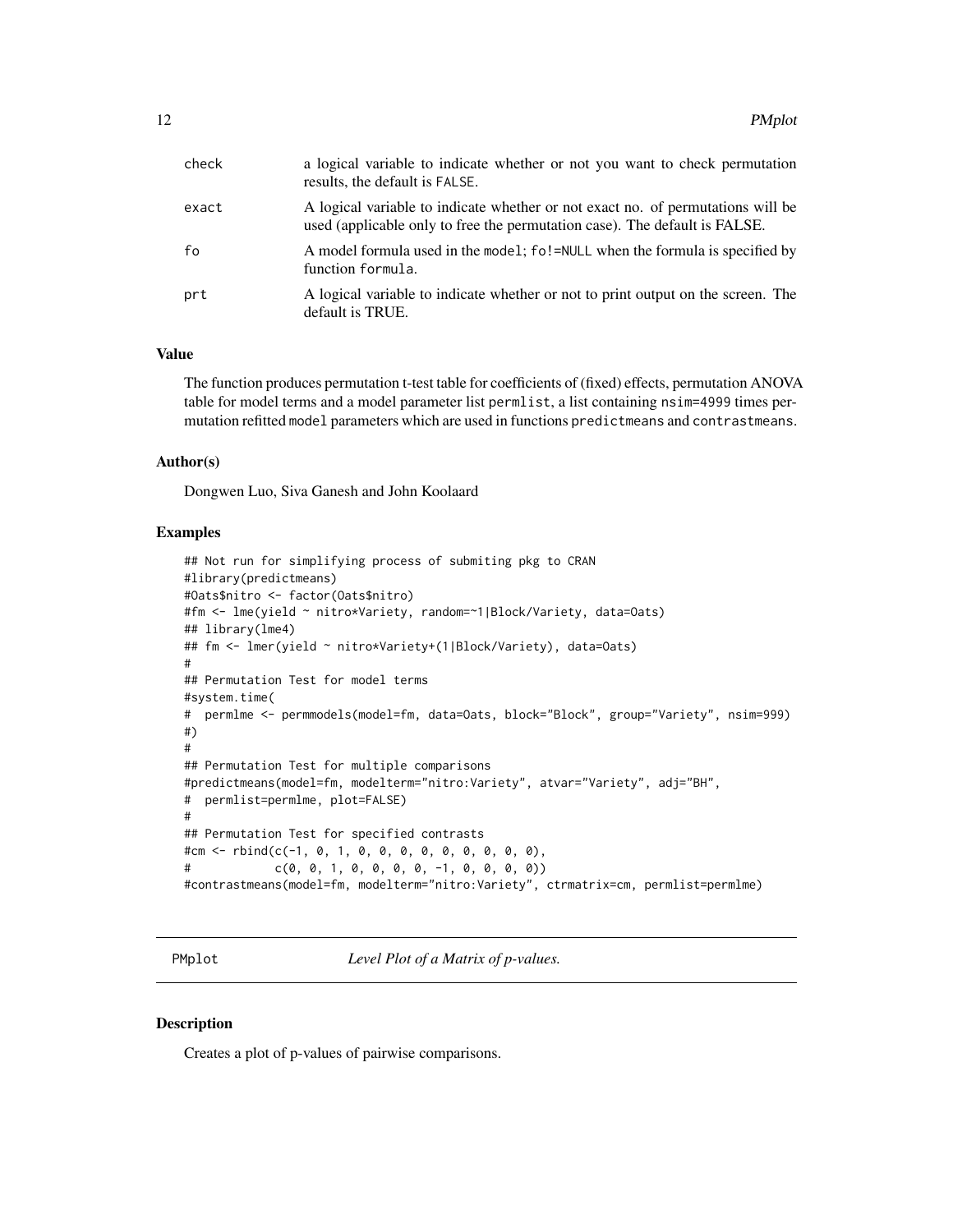## <span id="page-12-0"></span>predictmeans 13

#### Usage

```
PMplot(pmatrix, level=0.05, mtitle=NULL, xylabel=NULL, margin=5, legendx=0.73,
  newwd=TRUE)
```
## Arguments

| pmatrix | A matrix with p-values from pairwise comparisons. (This is a lower triangle<br>matrix.)        |  |  |  |
|---------|------------------------------------------------------------------------------------------------|--|--|--|
| level   | The level of p-value to be highlighted. Default is 0.05.                                       |  |  |  |
| mtitle  | The main title in the graph.                                                                   |  |  |  |
| xylabel | The x and y labels in the graph.                                                               |  |  |  |
| margin  | A value for specifying x and y margins in the graph. The default value is 5.                   |  |  |  |
| legendx | A value for specifying x coordinate of legend. The default value is 0.73.                      |  |  |  |
| newwd   | A logical variable to indicate whether to print graph in a new window. The<br>default is TRUE. |  |  |  |

#### Author(s)

Dongwen Luo, Siva Ganesh and John Koolaard

## Examples

```
library(predictmeans)
set.seed(2013)
pvalues <- runif(28)
pmatrix <- matrix(0,8,8)
pmatrix[lower.tri(pmatrix)] <- pvalues
round(pmatrix, 4)
PMplot(pmatrix)
Oats$nitro <- factor(Oats$nitro)
fm <- lmer(yield ~ nitro*Variety+(1|Block/Variety), data=Oats)
predictout <- predictmeans(fm, "nitro:Variety", atvar="Variety", adj="BH", barplot=TRUE)
PMplot(predictout$p_valueMatrix)
```

```
predictmeans Predicted Means of a Linear Model
```
## Description

This function obtains predicted means, SE of means, SED of means, LSDs and plots of means with Stder bar or LSD bar for parametric models such as aov, lm, glm, gls, lme, and lmer. The function also perfomrs pairwise comparisons and permutation tests.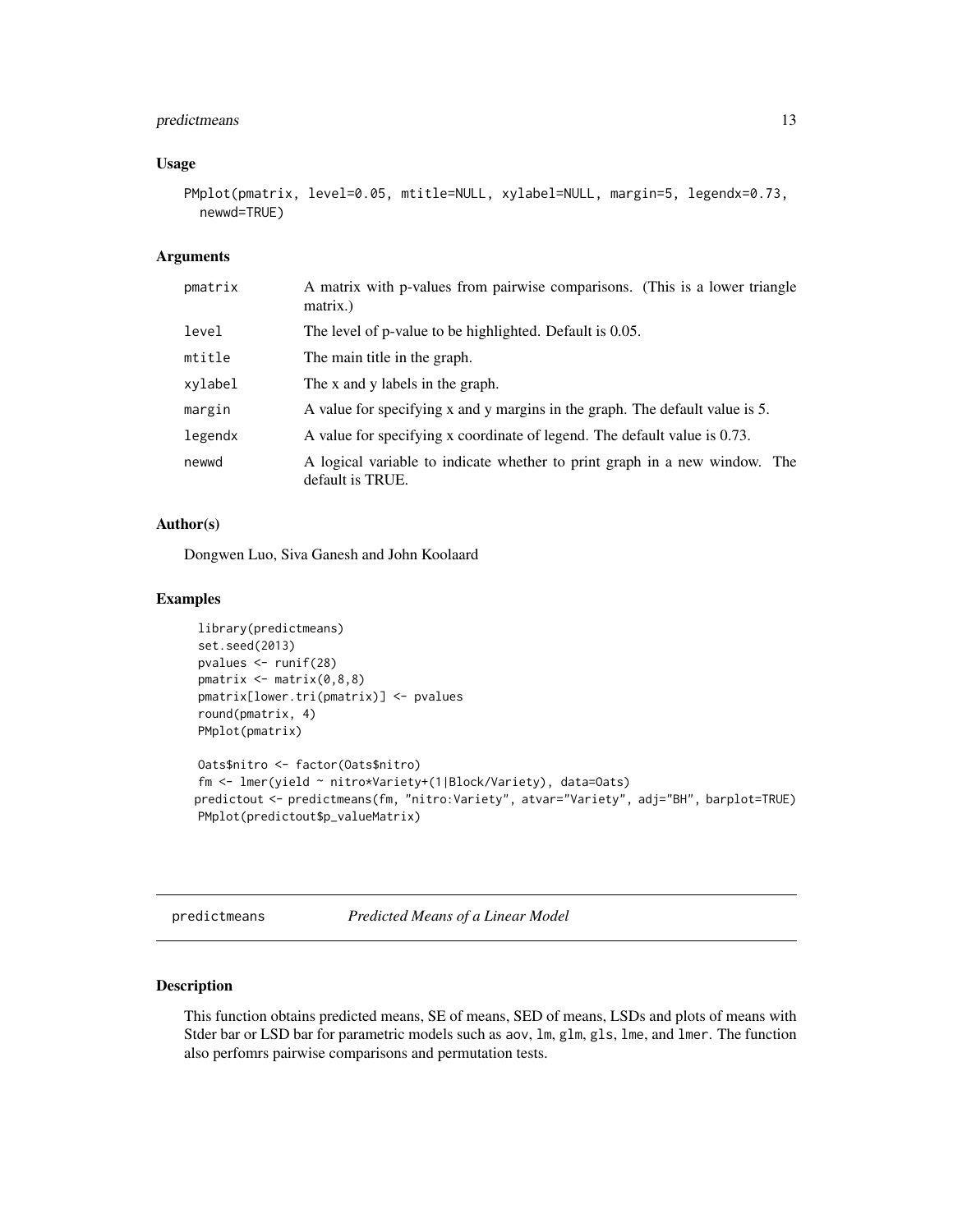## Usage

```
predictmeans(model, modelterm, pairwise=FALSE, atvar=NULL, adj="none", Df=NULL,
  level=0.05, covariate=NULL, letterdecr=TRUE, trans = NULL, transOff = 0,
  responsen=NULL, count=FALSE, plotord=NULL, plottitle=NULL, plotxlab=NULL,
 plotylab=NULL, mplot=TRUE, barplot=FALSE, pplot=TRUE, bkplot=TRUE, plot=TRUE,
  jitterv=0, basesz=12, prtnum=TRUE, newwd=TRUE, permlist=NULL, ndecimal=4)
```

| model      | Model object returned by aov, 1m, g1m, g1s, 1me, and 1mer.                                                                                                                                                                                                                                                                                               |  |  |  |
|------------|----------------------------------------------------------------------------------------------------------------------------------------------------------------------------------------------------------------------------------------------------------------------------------------------------------------------------------------------------------|--|--|--|
| modelterm  | Name (in "quotes") for indicating which factor term's predicted mean to be cal-<br>culated. The model term must be given exactly as it appears in the printed model,<br>e.g. "A" or "A:B".                                                                                                                                                               |  |  |  |
| pairwise   | An option for showing pair-wise LSDs and p-values, or not. The default is<br>FALSE.                                                                                                                                                                                                                                                                      |  |  |  |
| atvar      | When pairwise = TRUE, a quoted name indicating within levels of which vari-<br>able in model term the multiple comparison will be performed.                                                                                                                                                                                                             |  |  |  |
| adj        | Name (in "quote") for indicating a method for adjusting p-values of pairwise<br>comparisons. The choices are "none", "tukey", "holm", "hochberg", "hommel",<br>"bonferroni", "BH", "BY" and "fdr". The default method is "none". Note that<br>LSD can't be adjusted except for "bonferroni" method.                                                      |  |  |  |
| Df         | A degree of freedom for calculating LSD. For the above models, Df is obtained<br>from the function automatically.                                                                                                                                                                                                                                        |  |  |  |
| level      | A significant level for calculating LSD. The default value is 0.05.                                                                                                                                                                                                                                                                                      |  |  |  |
| covariate  | A numerical vector to specify values of covariates for calculating predicted<br>means. The default values are the means of the associated covariates.                                                                                                                                                                                                    |  |  |  |
| letterdecr | A logical variable to indicate whether to print letters for multiple comparisons<br>by decreasing order. The default is TRUE.                                                                                                                                                                                                                            |  |  |  |
| trans      | A function object for calculating the back transformed means, e.g. trans=exp.                                                                                                                                                                                                                                                                            |  |  |  |
| trans0ff   | When you use $trans=exp(x+1)$ , then $transOff=1$ , the default is 0.                                                                                                                                                                                                                                                                                    |  |  |  |
| responsen  | Name (in "quotes") of the back transformed response variable in the model.                                                                                                                                                                                                                                                                               |  |  |  |
| count      | An option for indicating the back transformed mean values are counts or not.<br>The default is FALSE.                                                                                                                                                                                                                                                    |  |  |  |
| plotord    | A numeric vector specifying the order of plotting for two or three way interac-<br>tion (e.g. plotord = $c(2,1,3)$ will put the second variable in modelterm on<br>the X axis, the first variable as the grouping variable, and the third one as the<br>panel variable). The defaults are $c(1,2)$ and $c(1,2,3)$ for two and three way<br>interactions. |  |  |  |
| plottitle  | A character vector specifying the main title for plot(s). The default is NULL.                                                                                                                                                                                                                                                                           |  |  |  |
| plotxlab   | A character vector specifying the x label for plot(s). The default is NULL.                                                                                                                                                                                                                                                                              |  |  |  |
| plotylab   | A character vector specifying the y label for plot(s). The default is NULL.                                                                                                                                                                                                                                                                              |  |  |  |
| mplot      | An option for drawing a means plot, or not. The default is TRUE.                                                                                                                                                                                                                                                                                         |  |  |  |
| barplot    | An option for drawing a bar chart, or not. The default is FALSE.                                                                                                                                                                                                                                                                                         |  |  |  |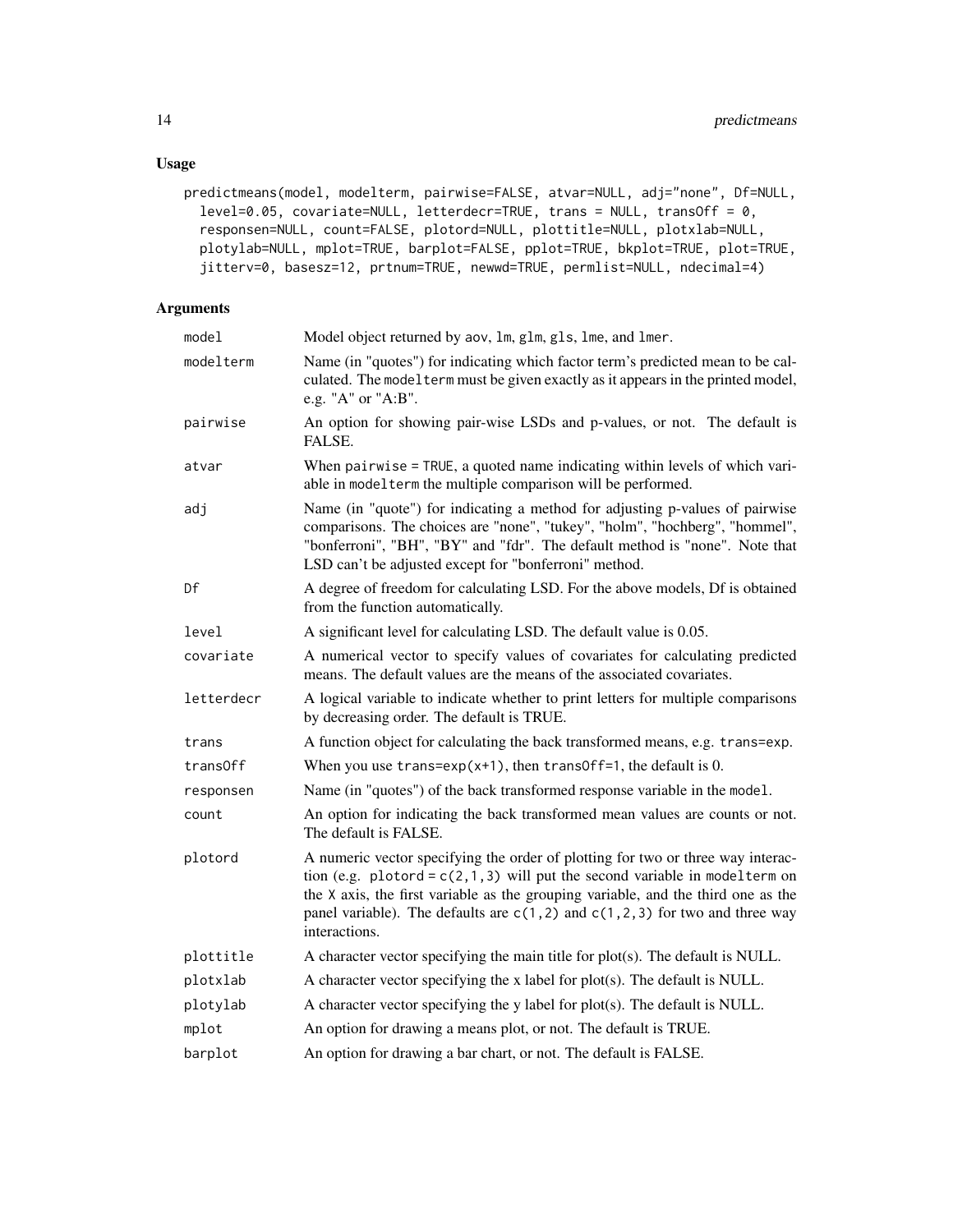## predictmeans 15

| pplot    | An option for drawing a p-values plot, or not when there are more than six p-<br>values. The default is TRUE.                                                                                        |
|----------|------------------------------------------------------------------------------------------------------------------------------------------------------------------------------------------------------|
| bkplot   | An option for drawing back transformed plot, or not. The default is TRUE.                                                                                                                            |
| plot     | An option for drawing plots, or not. The default is TRUE.                                                                                                                                            |
| jitterv  | A degree of jitter in x and y direction in the back transformed means graph. The<br>default is zero.                                                                                                 |
| basesz   | The base font size. The default is 12.                                                                                                                                                               |
| prtnum   | An option for printing covariate information on the screen, or not. The default<br>is TRUE.                                                                                                          |
| newwd    | A logical variable to indicate whether to print graph in a new window. The<br>default is TRUE.                                                                                                       |
| permlist | A model parameter list produced by the function permmodels. When permlist<br>! = NULL, the option Df will be non-functional. This is a key option for pairwise<br>comparisons via permutation tests. |
| ndecimal | An option for specifying number of decimal point to be print at predicted means<br>table. The default is 4.                                                                                          |

## Value

| <b>Predicted Means</b>        |                                                                                                                                                  |
|-------------------------------|--------------------------------------------------------------------------------------------------------------------------------------------------|
|                               | A table of predicted means.                                                                                                                      |
| Standard Error of Means       |                                                                                                                                                  |
|                               | A table of standard errors of predicted means.                                                                                                   |
| Standard Error of Differences |                                                                                                                                                  |
|                               | Standard errors of differences between predicted means.                                                                                          |
| <b>LSD</b>                    | Least significant differences between predicted means.                                                                                           |
| <b>Back Transformed Means</b> |                                                                                                                                                  |
|                               | When trans!=NULL, a table of back transformed means with CIs are shown.                                                                          |
| Pairwise p-value              |                                                                                                                                                  |
|                               | A matrix with t-values above the diagonal and p-values below the diagonal, or<br>matrix of pairwise comparison p-values for each level of atvar. |
| predictmeansPlot              |                                                                                                                                                  |
|                               | ggplot of predicted means.                                                                                                                       |
| predictmeansBKPlot            |                                                                                                                                                  |
|                               | ggplot of back transformed means.                                                                                                                |
| predictmeansBarPlot           |                                                                                                                                                  |
|                               | gg bar plot of predicted means.                                                                                                                  |
|                               | p_valueMatrix p_value matrix for pairwise comparison.                                                                                            |

## Note

The predictmeans function becomes confused if a factor or covariate is changed to the other in a model formula. Consequently, formulae that include calls as.factor, factor, or numeric (e.g. as.factor(income)) will cause errors. Instead, create the modified variables outside of the model formula (e.g., fincome <-as.factor(income)) and then use them in the model formula.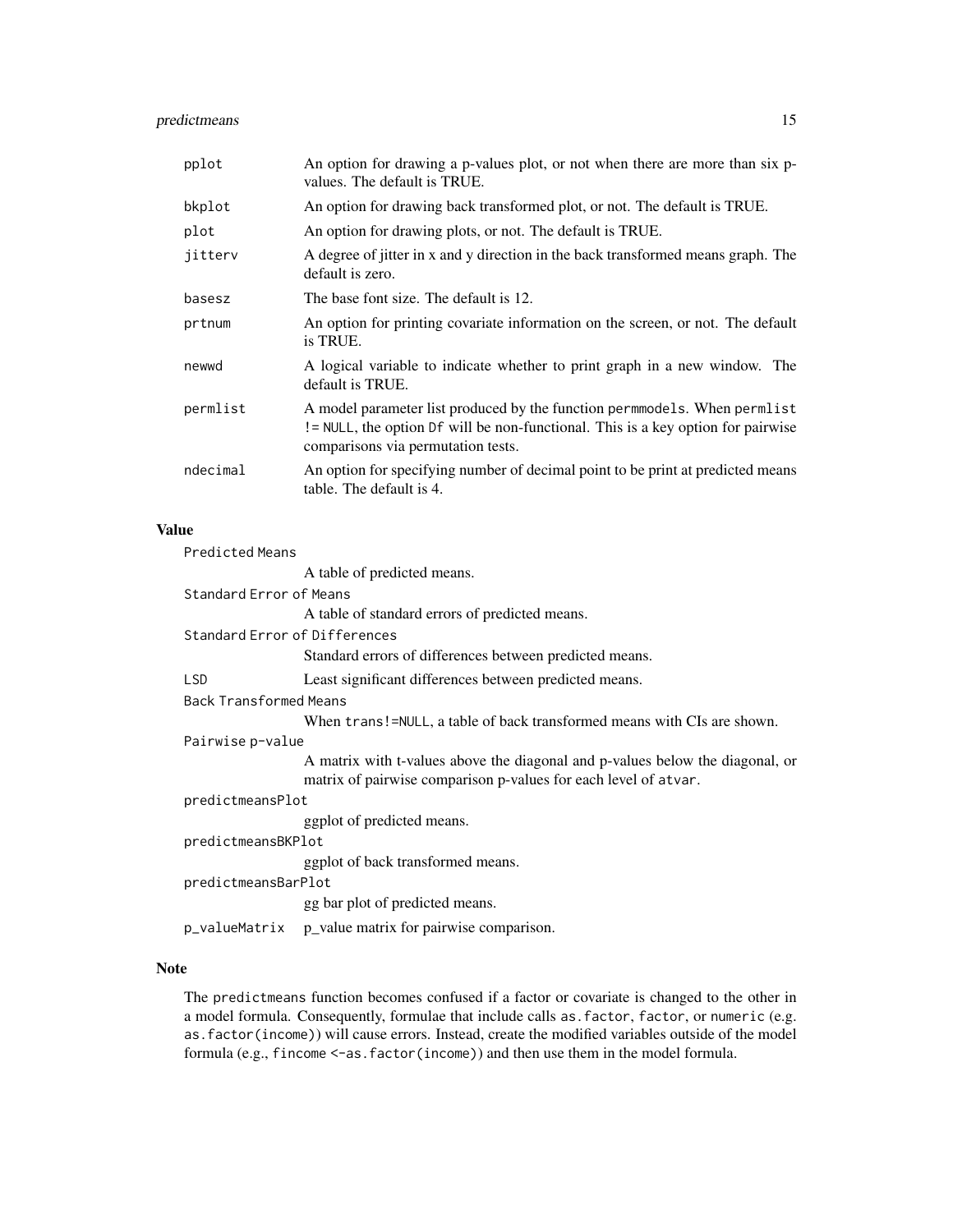<span id="page-15-0"></span>Factors cannot have colons in level names (e.g., "level:A"); the predictmeans function will confuse the colons with interactions; rename levels to avoid colons.

For predictmeans function, it is assumed that methods coef, vcov, model.matrix, model.frame and terms are available for model.

#### Author(s)

Dongwen Luo, Siva Ganesh and John Koolaard

#### References

Torsten Hothorn, Frank Bretz and Peter Westfall (2008), *Simultaneous Inference in General Parametric Models. Biometrical*, Journal 50(3), 346–363.

Welham, S., Cullis, B., Gogel, B., Gilm our, A., & Thompson, R. (2004), *Prediction in linear mixed models*, Australian and New Zealand Journal of Statistics, 46(3), 325-347.

## **Examples**

```
library(predictmeans)
 ftable(xtabs(yield ~ Block+Variety+nitro, data=Oats))
 Oats$nitro <- factor(Oats$nitro)
 fm <- lme(yield ~ nitro*Variety, random=~1|Block/Variety, data=Oats)
# library(lme4)
# fm <- lmer(yield ~ nitro*Variety+(1|Block/Variety), data=Oats)
  predictmeans(fm, "nitro", adj="BH")
  predictmeans(fm, "nitro:Variety", atvar="Variety", adj="BH")
 predictout <- predictmeans(fm, "nitro:Variety", atvar="Variety", adj="BH", barplot=TRUE)
 names(predictout)
 print(predictout$predictmeansPlot)
 print(predictout$predictmeansBarPlot)
```
residplot *Diagnostic Plots for a Linear (Mixed) Model*

### Description

This function produces diagnostic plots for linear models including 'aov', 'lm', 'glm', 'gls', 'lme' and 'lmer'.

#### Usage

```
residplot(model, group = "none", level = 1, slope = FALSE, id = FALSE, newwd=TRUE,
  ask=FALSE)
```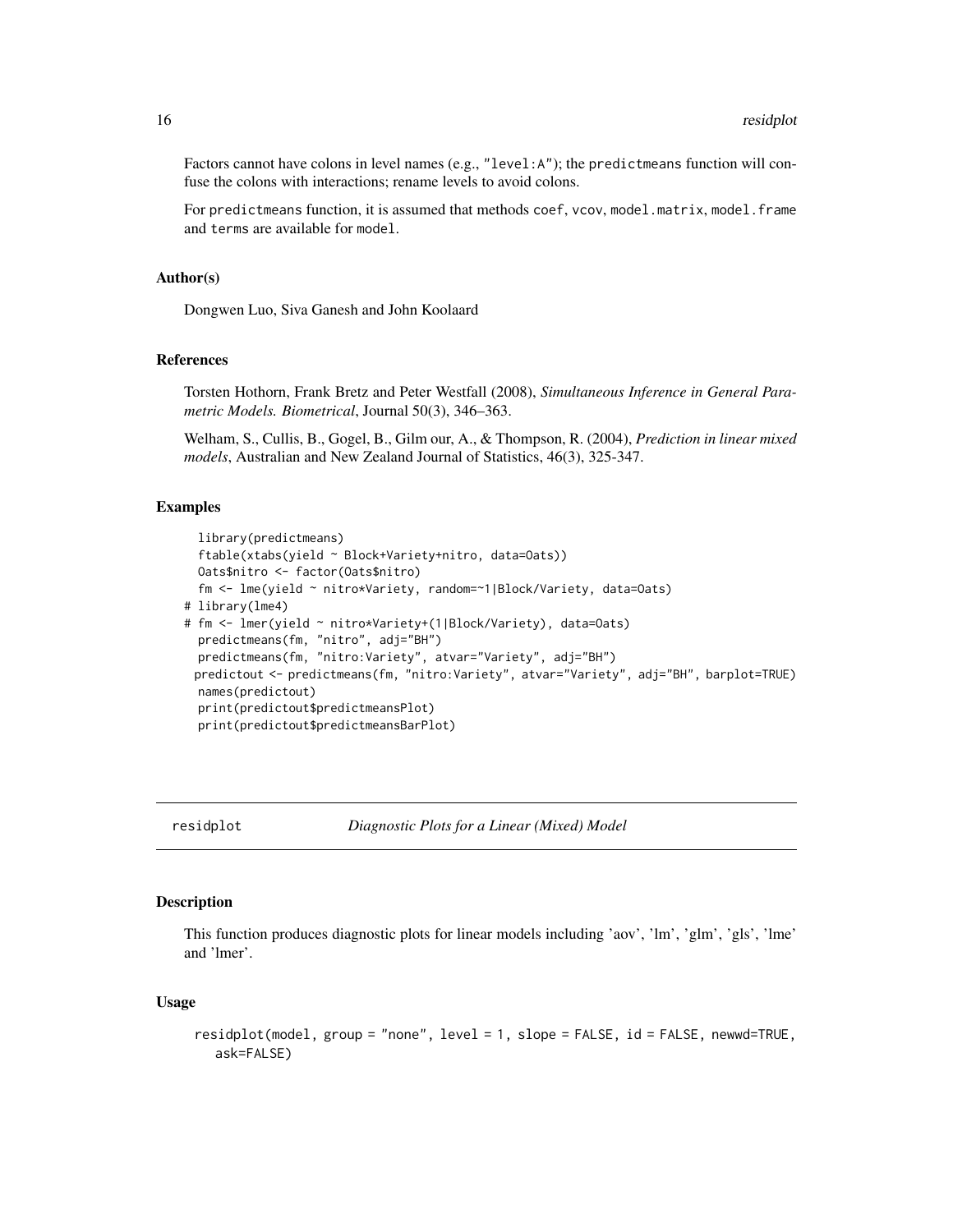## <span id="page-16-0"></span>varcomp.lmer 17

## Arguments

| model | Model object returned by aov, 1m, g1m, g1s, 1me, and 1mer.                                                                                                                                                                                                                           |
|-------|--------------------------------------------------------------------------------------------------------------------------------------------------------------------------------------------------------------------------------------------------------------------------------------|
| group | Name (in "quotes") for indicating the variable used to show grouping in the<br>residual vs predicted plot. If variable is a term in the model, then group will be<br>a name of the variable such as group="A", otherwise group will be the actual<br>variable such as group=data\$A. |
| level | An integer 1, 2, etc. used to specify a level of the random effect for plotting.<br>The default value is 1.                                                                                                                                                                          |
| slope | A logical variable. If set to TRUE, a Q-Q plot of random slope will be drawn.                                                                                                                                                                                                        |
| id    | A logical variable. If set to TRUE, outliers in the residual vs fitted plot can be<br>identified interactively.                                                                                                                                                                      |
| newwd | A logical variable to indicate whether to print graph in a new window. The<br>default is TRUE.                                                                                                                                                                                       |
| ask   | logical. If TRUE (and the R session is interactive) the user is asked for input,<br>before a new figure is drawn.                                                                                                                                                                    |

### Author(s)

Dongwen Luo, Siva Ganesh and John Koolaard

## Examples

```
## Note that the order of levels of nested random effects is oposite
## between lme and lmer objects.
library(predictmeans)
Oats$nitro <- factor(Oats$nitro)
fm <- lme(yield ~ nitro*Variety, random=~1|Block/Variety, data=Oats)
residplot(fm, level=2) #lme: level=2 for random effect "Block:Variety"
# Not Run
# library(lme4)
```
# fm <- lmer(yield ~ nitro\*Variety+(1|Block/Variety), data=Oats)

# residplot(fm) # lmer: By default level=1 for random effect "Block:Variety"

| varcomp.lmer | Calculate stder and CI of variance components for 1mer Model |  |  |  |
|--------------|--------------------------------------------------------------|--|--|--|
|--------------|--------------------------------------------------------------|--|--|--|

## Description

This function calculates stder and CI of variance components for lmer Model.

## Usage

varcomp.lmer(model, level=0.95)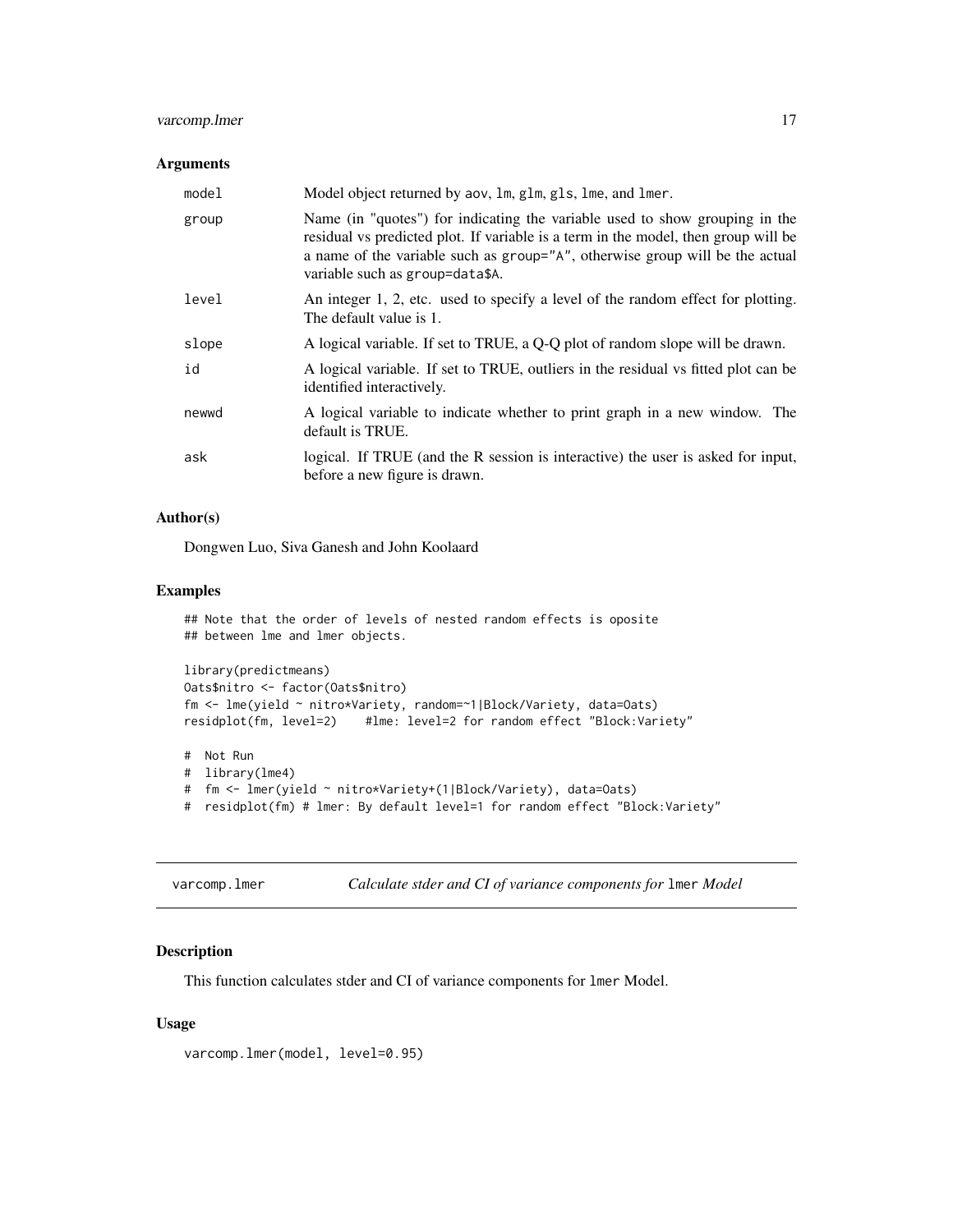## 18 varcomp.lmer

## Arguments

| model | Model object returned by lmer.                        |
|-------|-------------------------------------------------------|
| level | level of confidence of CI, the default value is 0.95. |

## Value

Variance components table.

## Author(s)

Dongwen Luo, Siva Ganesh and John Koolaard

## Examples

```
library(predictmeans)
Oats$nitro <- factor(Oats$nitro)
fm <- lmer(yield ~ nitro*Variety+(1|Block/Variety), data=Oats)
varcomp.lmer(fm)
# Compare with simulation
confint(fm)^2
```